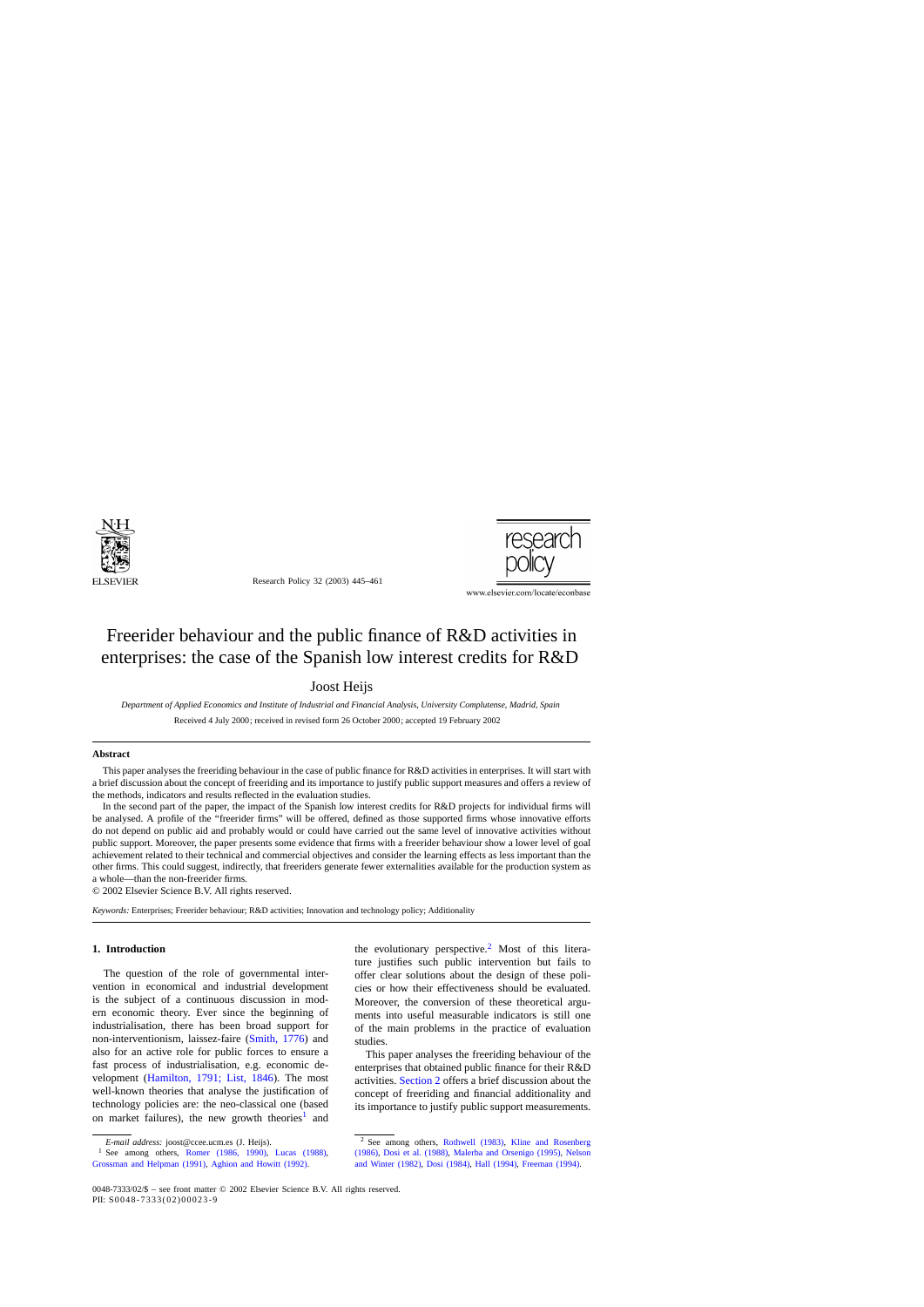<span id="page-1-0"></span>The [Section 3](#page--1-0) offers a review of the methods, indicators and results reflected in the evaluation studies.

In the second part of the paper [\(Section 4\)](#page--1-0), the impact of the Spanish low interest credits for R&D projects for individual firms will be analysed. A profile of the "freerider firms" will be offered, defined as those supported firms whose innovative efforts do not depend on public aid and probably would or could have carried out the same innovative activities without public support. Freerider behaviour is frequently analysed however most studies do not offer a broad analysis of the type of firms with a freerider attitude. The main objective of this section therefore, is not to find the exact level of freeriding, but to identify the characteristics of the firms that tend to indulge most frequently in freerider behaviour and to offer some evidence useful for the public authorities to reduce the level of freeriding. Moreover, the paper presents some evidence that freeriding seems to generate a lower level of externalities (based on an indirect indicator: the goal achievement of the technological and commercial objectives) available for the production system as a whole than the non-freerider firms.

### **2. Freeriding or financial additionality: a theoretical concept**

It could be argued that technology policy, like most other policies, could only be justified if it generates a net increase in social welfare. In the real world however the calculation of the net social benefits is almost an impossible task. To these questions there are actually only fragmentary and partial answers because technology policy intervenes in complex systems in which the causal relationships are not clear. A comprehensive theory of the technological change and economic development that includes the role of public interventions—or a macro economic model that includes the role of public policies—still does not exist ([Nelson and Winter, 1982; Nelson, 1984; Dosi](#page--1-0) [et al., 1988; Capron, 1993](#page--1-0)), and the evaluation of the technology policy as a scientific activity is still a learning process of trial and error. Due to the difficulties in analysing the net growth of social welfare, the justification of technology policy is based on indirect indicators. Most of those studies analyse the impact of public support on some economic variables of the supported firms (R&D expenditures, productivity of the investments, growth of sales, etc.) without taking into account the impact on the economic system as a whole. The evaluation of the interdependent complex linkages between the innovation process, economic development, social welfare and the role of public intervention is mostly based on several assumptions. Most of the studies are implicitly using the following sequence of arguments.

- 1. Expenditures in R&D generate a positive effect on economic growth and social welfare.
- 2. Public intervention generates an additional growth in the investments on R&D.
- 3. This means that public support will have an additional positive effect on economic growth and social welfare.

There is no reason to doubt the first argument (see among others, [Mansfield, 1968; Griliches, 1984;](#page--1-0) [Fagerberg, 1994\).](#page--1-0) In relation to the second argument, the empirical studies are not totally conclusive about the fact that public finance of R&D generates extra private R&D investments. Some studies indicate that firms are using public funds to substitute their own private investments, while other studies are indicating that public aid generates additional private investments in R&D. $3$  Anyhow, assuming that the first two arguments are true, the impact on social welfare can still be positive, neutral or negative. Should we assume that technology policy could only be justified if it generates a growth of net social welfare, it could be deduced that the financial additionality seems to be a necessary condition although not sufficient to justify the technology policy. It seems to be *necessary* because

<sup>3</sup> For example, [Carmicheal \(1981\),](#page--1-0) [Griliches \(1986\)](#page--1-0) and [Lichtenberg \(1987\)](#page--1-0) indicate that public finance for R&D does not generate extra private R&D expenditures. Other studies pointed out, at least partially, a positive effect of public finance on private R&D investments ([Levy and Terlecky, 1983; Scott,](#page--1-0) [1984; Switzer, 1984; Antonelli, 1989; Busom, 1991, 1992; Hall](#page--1-0) [and Reenen, 2000\).](#page--1-0) Other studies did criticise these conclusions indicating that the presence of the substitute effect is related to differences in the supported sectors or depends on the type of R&D and the market structure ([Link, 1981; Levin and Reiss,](#page--1-0) [1984; Levy, 1990\).](#page--1-0) Some other studies point out that both forms of R&D funding are complementary [\(Griliches, 1979; Mansfield,](#page--1-0) [1984; Scott, 1984\).](#page--1-0) For an overview of these studies see, among others: [Lichtenberg \(1988\),](#page--1-0) [Capron \(1992, 1993\),](#page--1-0) [Urzay \(1999\),](#page--1-0) [David et al. \(2000\),](#page--1-0) [Heijs \(2000b, 2001\).](#page--1-0)